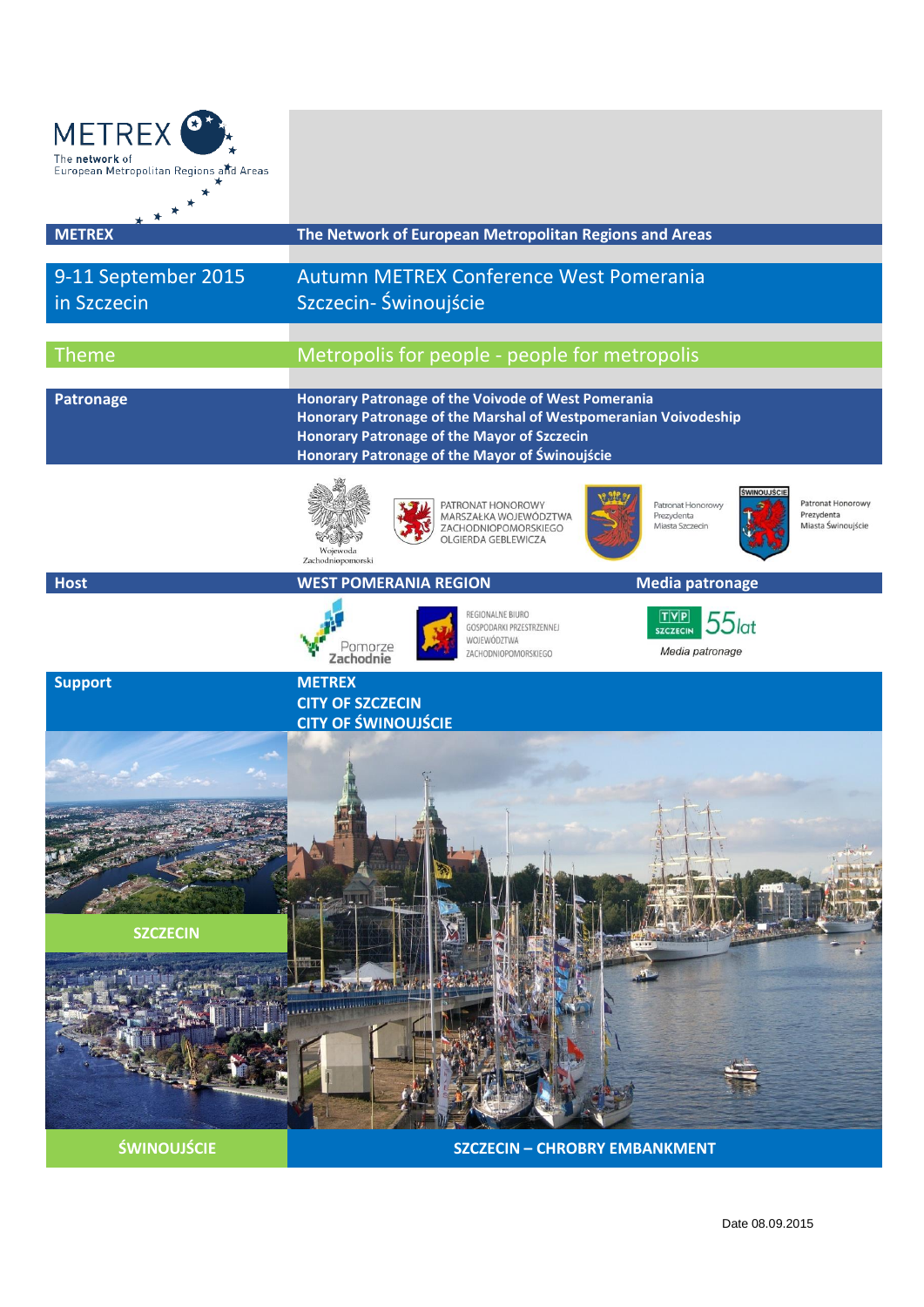## **9-11 September 2015 Autumn METREX Conference West Pomerania Szczecin-Świnoujście**

# **METREX**

**METREX is the Network of European Metropolitan Regions and Areas. It was founded in 1996 at the Glasgow Metropolitan Regions Conference, supported by Local Authorities, Government bodies and DG Regio of the European Commission. Its purpose is the exchange of information, knowledge, understanding and experience in metropolitan affairs but with a core interest in spatial planning and development. It has now Members from about 50 major metropolitan areas in Europe. METREX holds biannual Conferences and works through Expert Groups and Projects on issues of common interest.**

### **West Pomerania**



**Jasne Błonia Park and Shipyard in Szczecin**



*West Pomerania is an area which main spatial considerations are: Odra River estuary, linking with the Pomeranian Gulf - a strategic place for Western Baltic Sea, and Polish-German border. The region is characterised by the urbanized coastal zone with numerous ports and other major centres of maritime economy and the network of resorts and spas of national and international importance. A significant part of the region is filled with the regular settlement network of small and medium towns serving the surrounding rural areas. On the regional level West Pomerania cooperates with neighbouring regions: Swedish Scania and German regions Berlin, Brandenburg and Mecklenburg- Vorpommern.*

*Szczecin is the capital and the largest city of the Westpomeranian Voivodeship. Because of the cross-border location and the proximity to the Baltic Sea, accessible by navigable Odra and Szczecin Lagoon, Szczecin has become the economic center of the region. There is a sea port, repair yards, yacht and sailing shipyards and shipping centers. Located directly by the Oder river and Lake Dąbie, Szczecin is the third city in terms of area size (300.55 km² of which nearly 24% is land under water) and the seventh most populous city in Poland (about 405.000 inhabitants).*

*Świnoujście is one of the most important cities in Poland in the context of maritime economy. Role of the city is determined by location of strategic investments like external port and LNG terminal. Świnoujście has also strong potential in spa and touristic functions. Because of its unique character and location near Baltic See, the city is one of the most popular touristic destinations among tourists from Poland and Germany. Świnoujście is the only city in Poland located on the three major islands, and forty-four, small, uninhabited islands. The city's population is approx. 42 000 residents.*

**Odra River Estuary**

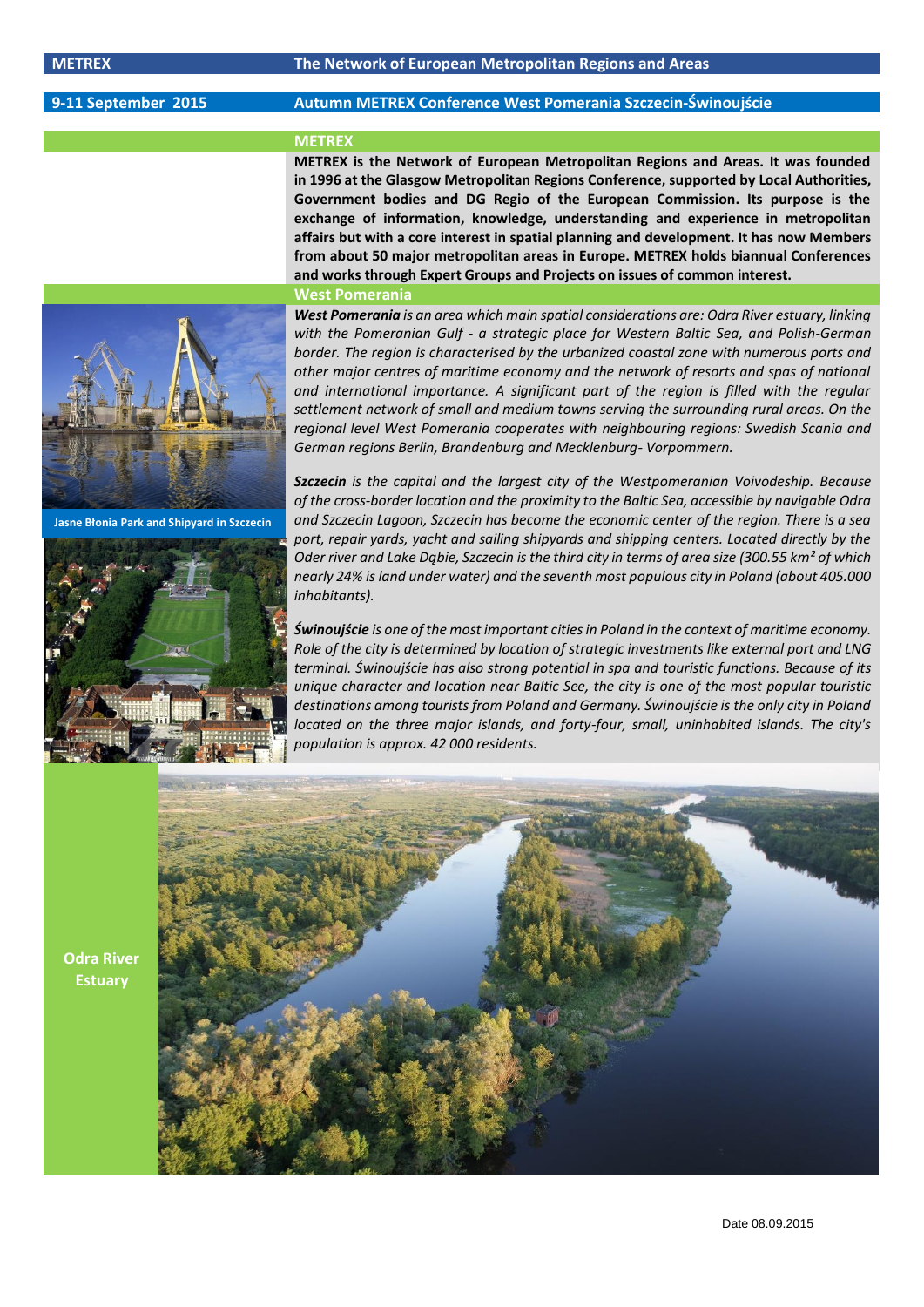| <b>Wednesday, 9 Sept</b> | Autumn METREX Conference METREX West Pomerania Szczecin-Świnoujście 9-11 September 2015                                                                                                                                                                                               |  |  |  |
|--------------------------|---------------------------------------------------------------------------------------------------------------------------------------------------------------------------------------------------------------------------------------------------------------------------------------|--|--|--|
| 2015                     | Metropolis for people - people for metropolis                                                                                                                                                                                                                                         |  |  |  |
|                          |                                                                                                                                                                                                                                                                                       |  |  |  |
| <b>Venue</b>             | Euroregion Culture Center Stara Rzeźnia, Szczecin ul. Tadeusza Wendy 14                                                                                                                                                                                                               |  |  |  |
| 11.00 - 13.00            | Nordic Network - Douglas Gordon                                                                                                                                                                                                                                                       |  |  |  |
| 13.00 - 14.00            | <b>Snack lunch</b>                                                                                                                                                                                                                                                                    |  |  |  |
| 14.00 - 16.00            | <b>Parallel Meetings of METREX Expert Groups</b>                                                                                                                                                                                                                                      |  |  |  |
|                          | URMA Expert Group - Julian Jansen<br>TERRACOTA Expert Group - Douglas Gordon<br>RETAILING Expert Group - Thomas Kiwitt                                                                                                                                                                |  |  |  |
|                          |                                                                                                                                                                                                                                                                                       |  |  |  |
|                          | EconoMETREX Expert Group - Thierry Petit                                                                                                                                                                                                                                              |  |  |  |
|                          | METREX FUTURES Expert Group - Roger Read                                                                                                                                                                                                                                              |  |  |  |
| $16.00 - 18.00$          | <b>Meeting of METREX Managing Committee</b>                                                                                                                                                                                                                                           |  |  |  |
| 19.30 - 21.30            | Gala dinner METREX / Concert<br>Welcome:                                                                                                                                                                                                                                              |  |  |  |
|                          | Olgierd Geblewicz - Marshal of Westpomeranian Voivodeship<br>$\bullet$                                                                                                                                                                                                                |  |  |  |
|                          | Nicola Schelling - President of METREX<br>$\bullet$                                                                                                                                                                                                                                   |  |  |  |
| Thursday, 10 Sept 2015   | Autumn METREX Conference West Pomerania Szczecin-Świnoujście 9-11 September 2015                                                                                                                                                                                                      |  |  |  |
|                          | Metropolis for people - people for metropolis                                                                                                                                                                                                                                         |  |  |  |
|                          |                                                                                                                                                                                                                                                                                       |  |  |  |
| Programme                | West Pomerania Day - moderators: Julita Miłosz-Augustowska and Stanisław Dendewicz                                                                                                                                                                                                    |  |  |  |
|                          |                                                                                                                                                                                                                                                                                       |  |  |  |
| <b>Venue</b>             | Euroregion Culture Center Stara Rzeźnia, Szczecin ul. Tadeusza Wendy 14                                                                                                                                                                                                               |  |  |  |
| $09.00 - 09.30$          | Registration                                                                                                                                                                                                                                                                          |  |  |  |
| 09.30 - 10.00            | <b>Welcome and introduction</b>                                                                                                                                                                                                                                                       |  |  |  |
|                          | Olgierd Geblewicz - Marshal of Westpomeranian Voivodeship<br>$\bullet$                                                                                                                                                                                                                |  |  |  |
|                          | Marek Tałasiewicz - Voivode of West Pomerania<br>$\bullet$                                                                                                                                                                                                                            |  |  |  |
|                          | Nicola Schelling - President of METREX<br>$\bullet$                                                                                                                                                                                                                                   |  |  |  |
|                          | Piotr Krzystek - Mayor of Szczecin<br>$\bullet$                                                                                                                                                                                                                                       |  |  |  |
|                          | Janusz Żmurkiewicz – Mayor of Świnoujście<br>Prof. Jacek Szlachta - Warsaw School of Economics                                                                                                                                                                                        |  |  |  |
| $10.00 - 10.30$          | European Territory towards 2050 - Making Europe Open & Polycentric                                                                                                                                                                                                                    |  |  |  |
|                          | Territorial Scenarios and Visions for Europe - ET2050 formulate a long-term integrated and coherent vision of development (smart,                                                                                                                                                     |  |  |  |
|                          | sustainable and inclusive) for the territory of the European Union. It is an attempt to meet the challenges of current development processes                                                                                                                                          |  |  |  |
|                          | for territorial development policies that are increasingly complex and must include both an increasingly broad range of stakeholders and<br>relation to broader thematic areas and temporal and territorial horizons.                                                                 |  |  |  |
| $10.30 - 11.30$          | POSITION OF THE SZCZECIN METROPOLITAN AREA IN THE EUROPEAN METROPOLITAN NETWORK                                                                                                                                                                                                       |  |  |  |
|                          | Szczecin, a city with metropolitan aspirations, is an extremely located node of Polish metropolitan network and a bridge to the Baltic                                                                                                                                                |  |  |  |
|                          | metropolitan network through Copenhagen and to the European metropolises through the city of Berlin. These conditions pose a difficult<br>challenges for the city and its cross-border region. Creating a new city center in the water-front area, on the islands of Śródodrze is one |  |  |  |
|                          | of those challenges. Shortening the distance in time and space to Berlin and Copenhagen is one of the basic conditions for the functioning                                                                                                                                            |  |  |  |
|                          | of the port cities of Szczecin and Świnoujscie in a polycentric Europe, according to the "Making Europe Open & Polycentric" scenario.                                                                                                                                                 |  |  |  |
|                          | Daniel Wacinkiewicz, Counselor of the Mayor of Szczecin for Metropolitan Affairs-The vision of Szczecin development                                                                                                                                                                   |  |  |  |
|                          | in the metropolitan area – meaning of the transformation of waterfront areas.<br><b>Barbara Michalska,</b> Deputy Mayor of Świnoujście – Development perspective of Świnoujście<br>$\bullet$                                                                                          |  |  |  |
|                          | Witold Ratajczak, Szczecin and Świnoujście Seaports Authority - Świnoujście and Szczecin ports development<br>$\bullet$                                                                                                                                                               |  |  |  |
|                          | Stanisław Dendewicz, Director of Regional Office for Spatial Planning of Westpomeranian Voivodeship<br>$\bullet$                                                                                                                                                                      |  |  |  |
|                          | Large-scale international initiatives on the borderland of Poland and Germany                                                                                                                                                                                                         |  |  |  |
|                          | Michael Künzel, Berlin Senate - Development perspective of the Berlin metropolis in the context<br>$\bullet$<br>of the current functional and spatial policy                                                                                                                          |  |  |  |
|                          | <b>Discussion</b>                                                                                                                                                                                                                                                                     |  |  |  |
| 11.30 - 12.00            | <b>Coffee break</b>                                                                                                                                                                                                                                                                   |  |  |  |
| 12.00 - 13.00            | FUNCTIONAL AREAS OF WESTPOMERANIAN VOIVODESHIP                                                                                                                                                                                                                                        |  |  |  |
|                          | In the reference to the National Spatial Planning Concept 2030 functional areas are important tool in shaping economic and spatial policy. Presented                                                                                                                                  |  |  |  |
|                          | examples of the functional areas of the region of West Pomerania represent a variety of approaches and scales of cooperation.<br>prof. Marek Dutkowski, University of Szczecin - Scale diversification of functional areas according to project URMA results                          |  |  |  |
|                          | Justyna Strzyżewska, RBGP WZ, Lothar Säwert, Ministerium für Energie, Infrastruktur und Landesentwicklung                                                                                                                                                                             |  |  |  |
|                          | Mecklenburg-Vorpommern - Cross Border Metropolitan Region of Szczecin                                                                                                                                                                                                                 |  |  |  |
|                          | Tomasz Czuczak, Secretary of Koszalin - Koszalin-Kołobrzeg-Białogard Functional Zone<br>Ewa Balanicka, RBGP WZ - Central Functional Zone of Westpomeranian Voivodeship                                                                                                                |  |  |  |
|                          | <b>Discussion</b>                                                                                                                                                                                                                                                                     |  |  |  |
| 13.00 - 13.30            | Stanisław Dendewicz, RBGP WZ - Summing up of the regional day                                                                                                                                                                                                                         |  |  |  |
|                          | Julita Miłosz-Augustowska, RBGP WZ - Introduction to study visit<br>Laura Hołowacz, Euroregion Culture Center Stara Rzeźnia - A brief presentation of the conference facilities "Stara Rzeźnia" in the                                                                                |  |  |  |
|                          | context of the development plans of the Lasztownia island.                                                                                                                                                                                                                            |  |  |  |
| 13.30 - 14.30            | Lunch                                                                                                                                                                                                                                                                                 |  |  |  |
|                          | <b>Study visit</b>                                                                                                                                                                                                                                                                    |  |  |  |
| 14.30 - 15.00            | Study visit part I - Tour around Łasztownia - Jan Dębski, Chairman of Łasztownia Foundation                                                                                                                                                                                           |  |  |  |
| 15.00 - 17.00            | Study visit part II - Tour around the port areas, city center and Chrobry Embankment (coach tour) - Ludmiła Kopycińska and Jan Dębski                                                                                                                                                 |  |  |  |
| 17.15 - 19.30            | Study visit part III (registration required) - Cultural and natural environment of Szczecin seen from the water (ship cruise) - Ludmiła Kopycińska                                                                                                                                    |  |  |  |
| 20.30 - 22.00            | Gala Dinner / Concert Trio - Karolina Matuszewicz - Zamkowa Restaurant / ul. Rycerska 3, Szczecin                                                                                                                                                                                     |  |  |  |
|                          |                                                                                                                                                                                                                                                                                       |  |  |  |